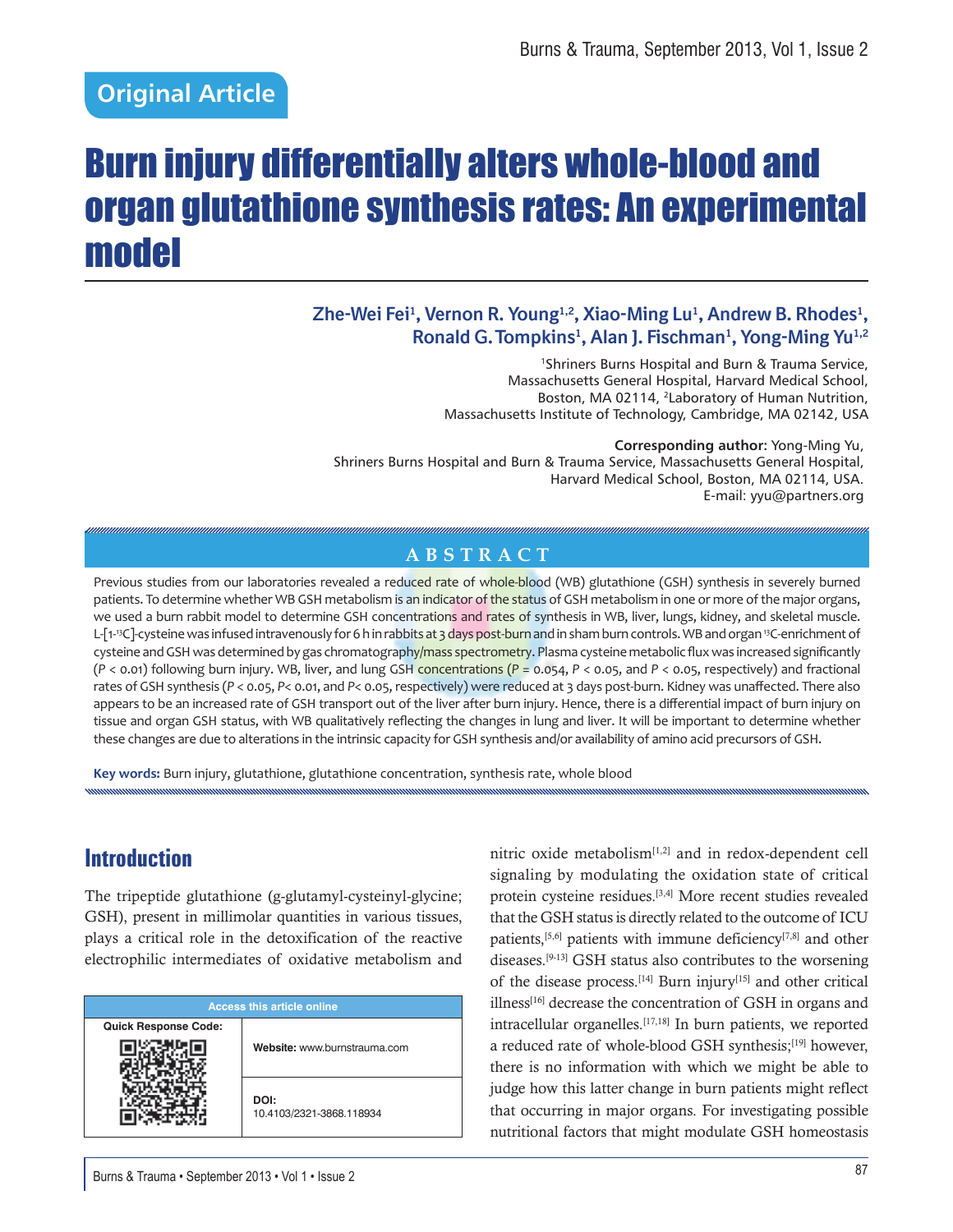under stressful conditions, we used an established rabbit model in the present study<sup>[20]</sup> to examine the effects of burn injury on the concentration and synthesis rates of reduced GSH in whole blood and major organs. Stable isotope tracer method was used to evaluate the GSH synthesis in addition to concentration changes *in vivo*. l-[13C]-cysteine was used as a tracer to label GSH *in vivo*, and a new gas chromatography/ mass spectrometric method was developed for determination of the 13C-enrichment in intact GSH.[21]

## **Materials and methods**

#### **Animal care and induction of burn injury**

Thirteen male New Zealand white rabbits of body weight 2.5- 3.0 kg purchased from Millbrook Breeding Labs (Amherst, MA) were used in this study. The rabbits were housed in the animal farm of the Massachusetts General Hospital with a 12-h light/dark cycle and fed with regular rabbit chow (Prolab Hi-Fiber Rabbit, 5P25; PMI Nutrition International, Inc., Brentwood, MO) and water *ad libitum*. The composition of the rabbit chow is shown in Table 1. During the first 3 days, the animals were acclimatized to the restraint cage and the custom-

**Table 1: Composition of the rabbit diet (Prolab® Hi-Fiber Rabbit 5P25\*)** 

| Ingredient                                                                                       | Content per 100 g<br>of the diet <sup>†</sup> |
|--------------------------------------------------------------------------------------------------|-----------------------------------------------|
| Protein                                                                                          | 16.5                                          |
| Amino acids                                                                                      |                                               |
| Arginine                                                                                         | 0.79                                          |
| Cystine                                                                                          | 0.19                                          |
| Glycine                                                                                          | 0.52                                          |
| Histidine                                                                                        | 0.48                                          |
| Isoleucine                                                                                       | 0.82                                          |
| Leucine                                                                                          | 1.12                                          |
| Lysine                                                                                           | 0.98                                          |
| Methionine                                                                                       | 0.18                                          |
| Phenylalanine                                                                                    | 0.95                                          |
| Tyrosine                                                                                         | 0.77                                          |
| Threonine                                                                                        | 0.61                                          |
| Tryptophan                                                                                       | 0.25                                          |
| Valine                                                                                           | 1.07                                          |
| Serine                                                                                           | 0.87                                          |
| Aspartic acid                                                                                    | 1.93                                          |
| Glutamic acid                                                                                    | 3.21                                          |
| Alanine                                                                                          | 0.77                                          |
| Proline                                                                                          | 1.17                                          |
| Fat                                                                                              | 5.0                                           |
| Fiber                                                                                            | 21.9                                          |
| Minerals                                                                                         | 8.6                                           |
| 209<br>Total energy (kcal)                                                                       |                                               |
| *Information provided by PMI Nutrition International, Inc., PO Box 19798, Brentwood,<br>MO 63144 |                                               |

<sup>†</sup>The unit is g, except being specified

designed face mask for collection of expired air during the tracer study. On the fourth day, each rabbit was anesthetized by intramuscular injection of a mixture containing xylazine (5 mg/kg), ketamine (30 mg/kg), and acepromazine (1 mg/kg). The polyethylene catheters (PE 90 catheter with internal diameter of 0.034 inch and expernal diameter of 0.050 inch (Clay Adames Co. Parsippany, NJ)) attached with 3-cm silastic tips (ID, 0.030 in.; OD, 0.065 in.; Don Corning Co., Midland, NC) were implanted into the right carotid artery and external jugular vein, using aseptic procedures. The catheters were externalized via a subcutaneous tunnel at the interscapular area and occluded by intermittent injection caps (JELCO™; Critikon Inc., Tampa, FL) for later intravenous infusion and arterial blood sampling.

In one group, six rabbits were again anesthetized on day 5, as described above. The hair of the dorsum was shaved and then a 25% total body surface area (TBSA) third-degree burn was induced. The total surface area of the rabbit was determined as previously described<sup>[20]</sup>; we estimated that a full-thickness burn surface area of about 500 cm<sup>2</sup> approximates to a 25% TBSA burn for rabbits weighing 2.5-3.0 kg. Therefore, an oval-shaped mark was made on the back of the rabbits along a computer-generated template with total area of 500 cm<sup>2</sup>. Then, with additional halothane inhalation to deepen the anesthesia, the back of the animal was immersed into boiling water along the mark for 10 s. A full-thickness burn was later verified by histology examination. The animal was allowed to recover from the anesthesia with oxygen inhalation. Resuscitation was conducted immediately with a 4-h intravenous infusion of saline (3 ml/kg, %TBSA). The burned area was wrapped with a sterile gauze bandage (Kerlix Lite®; Kendall Healthcare Products Co., Mansfield, MA) for protection. Another seven animals served as the control group. These were treated in the same manner as described for the burned animals, except that they received a sham burn injury by immersion in water at 37°C. The study protocol was approved by the Subcommittee on Research Animal Care of the Massachusetts General Hospital.

#### **Tracer infusion studies**

The stable isotope studies were conducted on the third day after induction of the thermal injury or sham burn when the animal was in hypermetabolic and protein catabolic state. Food was removed from the cage at 18:00 h on the day before the tracer study and the tracer infusion study started between 07:00 h and 08:00 h on the following day. Before starting the infusion, a blood sample (3 ml) was taken for evaluation of baseline 13C-enrichment of cysteine and GSH. Then, a primed constant infusion of [1-13C]-cysteine tracer (99% abundance; MassTrace, Inc., Woburn, MA) was given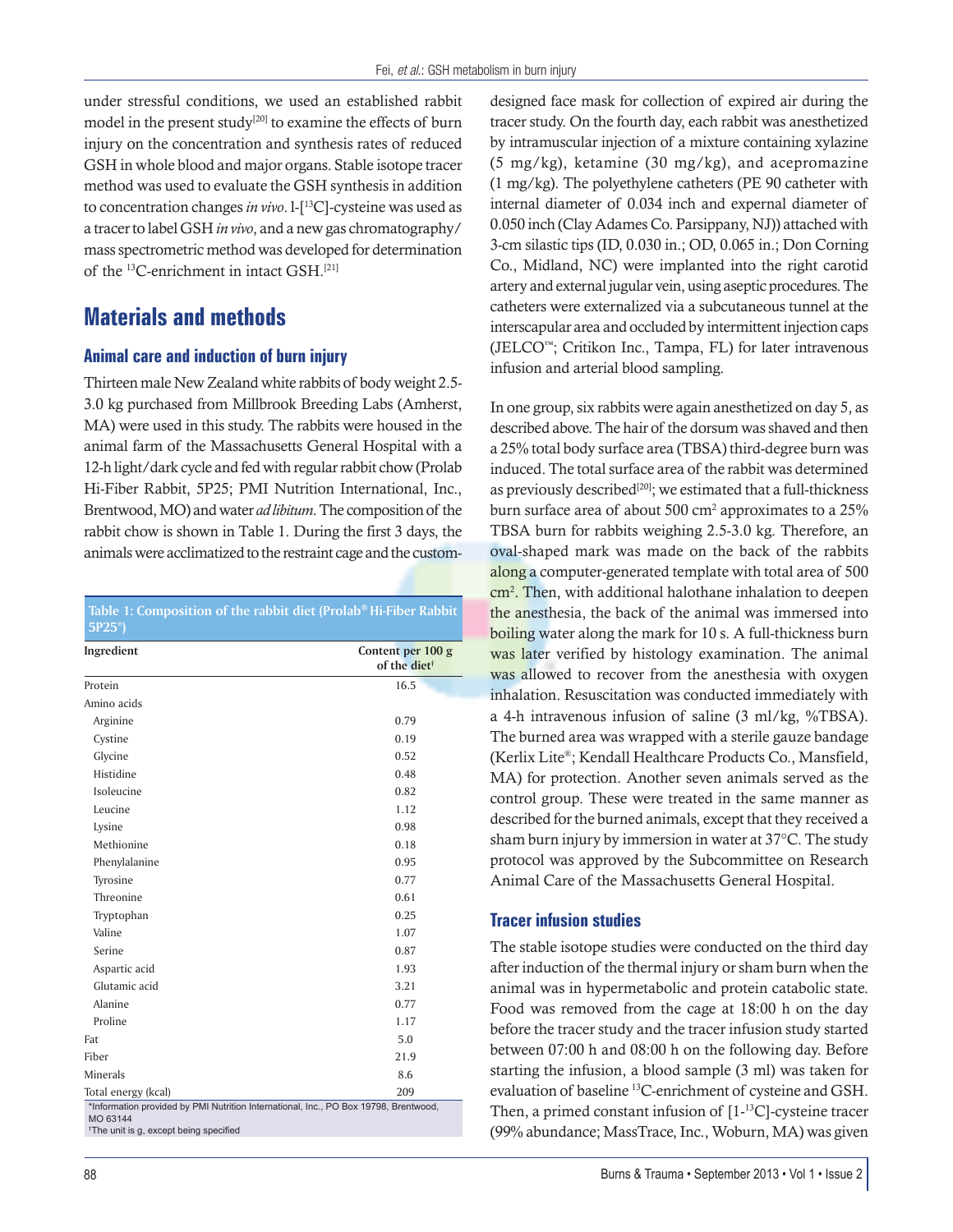for 6 h. The targeted infusion rate was about  $1 \mu$ mol/kg/min for the sham burn group and  $0.85 \mu$  mol/kg/min for the burn group; tracer was delivered by an accurate pump (Model 920, Harvard Apparatus, Natick, MA), with a priming dose equivalent to a 60 min infusion dose, given by an intravenous bolus. Blood samples, 2.5 ml each, were drawn from the right carotid artery into 5 ml ethylenediaminetetraacetic acid (EDTA)-coated vacuum tubes (Vacutainer®, K<sub>3</sub>EDTA; Becton-Dickinson and Co., Franklin Lakes, NJ) at baseline and then at 60, 120, 180, 240, 270, 300, and 360 min after beginning the infusion. Aliquots of blood samples,  $50 \mu l$ , were immediately mixed with 1 ml of ice-cold dithiothreitol (DTT, 20 mM in 1 M acetic acid) and frozen at –70°C. The plasma was separated immediately from the whole blood by centrifugation at –4°C. At the end of the infusion study, euthanasia was performed by intravenous injection of an overdose (>100 mg/kg) of sodium phenobarbital (Anpro Pharmaceutical, Arcadia, CA). The liver, lungs, kidney, and skeletal muscle (left quadriceps femoris) samples were taken immediately and frozen in liquid nitrogen. They were kept in a –70°C deep freezer until used for analysis (within 30 days). A schematic detailing the tracer study protocol is presented in Figure 1.

#### **Analytical methods**

The procedure for analysis of whole-blood GSH concentration and isotopic enrichment has been described.[21] Briefly, the GSH derivative was monitored under negative chemical ionization conditions by selective ion monitoring (SIM) at nominal masses from *m/z* 477.1 to 480.1, corresponding to the most abundant and preponderant near-parent ion. The concentration of whole-blood GSH was determined, using synthetic  $[1,2^{-13}C_2$ -glycyl]GSH<sup>[22]</sup> as an internal standard. The method is sensitive enough to determine tracer enrichments of [13C-cysteine]-GSH with a quantitation limit



Figure 1: Protocol followed for tracer infusion studies to determine glutathione synthesis rates.

in the range of 0.3-0.5 mol% excess. The enrichment of [1-<sup>13</sup>C]-cysteine in plasma was also measured as described earlier.[21]

For determination of GSH and cysteine enrichments in the organs, about 0.3-0.5 g tissue samples were homogenized with 1 ml ice-cold DTT (in 1 M acetic acid) solution. The exact wet weight of the tissue was measured by the difference in tube weight before and after addition of the sample. To exactly 500 ml of homogenate, 20 ml of the labeled GSH internal standard was added and the mixed sample was passed through an ion-exchange column. The fraction of the elute containing GSH was collected. GSH concentrations and enrichments were measured, as for whole blood. The enrichment in the column eluate of free cysteine was also determined, as for plasma.

#### **Calculations**

The plasma cysteine flux  $(Q_{\text{cys}})$  was calculated using the conventional steady-state equation.<sup>[21]</sup> Absence of a statistically significant slope of plasma cysteine enrichment during the period from 120 to 360 min was confirmed by linear regression analysis.

#### *Whole-blood GSH kinetics*

The rationale of using stable isotope labeled precursor substrate (in the present case, <sup>13</sup>C-labeled cysteine) to evaluate product (in the present case, GSH) synthesis rate is based on the steadily increased isotopic enrichment of the product against time. The slope of the product enrichment reflects how fast the precursor incorporates into the product, when the precursor enrichment is in a steady state. Thus, the fractional synthesis rate of wholeblood GSH (FSR<sub>wb,gsh</sub>/day) was calculated from the linear enrichment slope of the labeled [1-13C]-cysteine-GSH in the whole blood [K; (molar ratio excess)/min] and the plasma precursor enrichment (Ep; molar ratio excess) of [1-<sup>13</sup>C]-cysteine. This general approach has been described by Jahoor *et al*.[23]

Thus,

$$
FSR_{\text{wb,gsh}} = \frac{K \times 1440}{Ep} \tag{1}
$$

The absolute rate of GSH synthesis in the whole blood  $(ASR_{\text{whesh}}; \mu \text{mol}/1/\text{day})$  was calculated from the wholeblood GSH concentration (Cgsh;  $\mu$ mol/l) and the FSR<sub>wb,gsh</sub>.

Thus,

$$
ASR_{\text{wb,gsh}} = C_{\text{gsh}} \times FSR_{\text{wb,gsh}}
$$
 (2)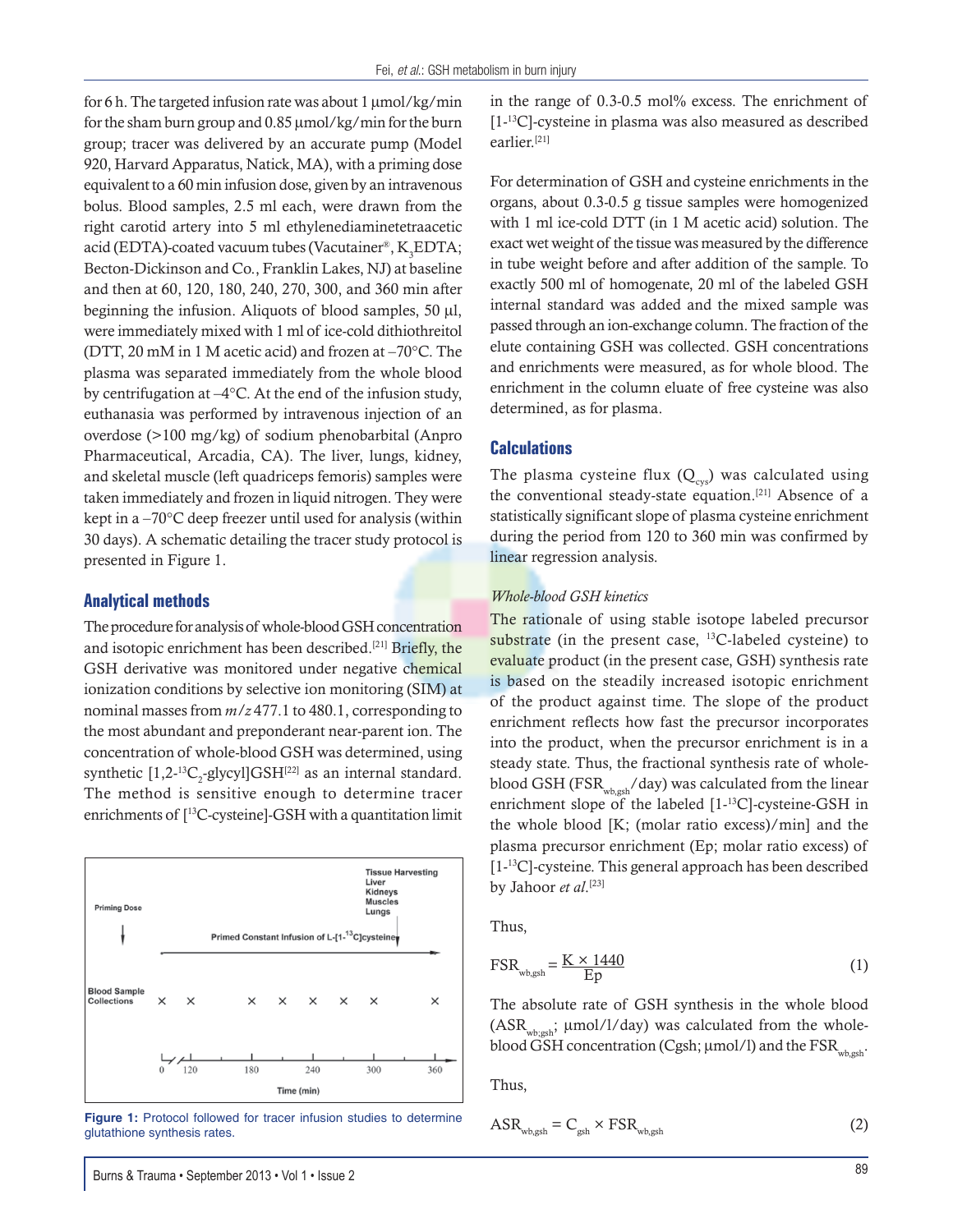#### *Organ GSH synthesis rate*

The fractional synthesis rate (FSR) of GSH in different organs was calculated from the enrichment of L-[1- 13C]-cysteine-GSH and that of free L-[1-13C]-cysteine in each organ obtained at the end of the tracer infusion. This approach assumes that the incorporation of L-[1- 13C]-cysteine into the GSH pool in tissues follows single exponential kinetics as previously applied.<sup>[23,24]</sup> Thus,

$$
Et = Eo (1 - e-kt),
$$
 (3)

where Et is the enrichment of [1-13C]-cysteine-GSH at time t (6 h), Eo is the enrichment of precursor  $[1<sup>13</sup>C]$ -cysteine in the organ free amino acid pool, and k is the fractional rate of GSH synthesis. Hence, by algebraic conversion, the equation can be expressed as:

$$
k = -t^1 \times Ln(1 - \frac{Et}{E_0})
$$
 (4)

The absolute synthesis rate of GSH in the organ (ASR, in  $\mu$ mol/g wet tissue/day) was calculated from k  $\times$  GSH concentration in each organ (expressed as  $\mu$ mol/g wet tissue).

#### **Data presentation and statistics**

The results are expressed as means ± standard error of mean (SEM). Statistical evaluation of the data was performed using PROSTAT software (Poly Software International, Inc., Pearl River, NY). All data were examined for normalcy of distribution before carrying out further comparison tests. Independent-sample *t*-test was used to compare the metabolic measurements between the sham burn and burn groups. For those data which did not follow a normal distribution, non-parametric Wilcoxon Ranking Test was used for comparison between these two groups. The probability level below 0.05 was considered significant.

### **Results**

#### **Body weight and cysteine kinetics**

The body weights for the burn and sham burn animals are shown in Table 2. Burned animals lost about 0.4 kg during the 3 days following burn injury. Before burn injury, the animals food intake was (mean  $\pm$  SEM) 43.0 $\pm$ 3.0 g/kg/ day, which provided 90 kcal/kg/day and 7.1 g protein/kg/ day, including 78 mg methionine  $(522 \mu \text{mol})/kg/day$  and 82 mg cystine (341 µmol)/kg/day. On the first post-burn day, food intake was  $35.0 \pm 2.1$  g/kg/day, but by day 2 it was  $45.3 \pm 3.2$  g/kg/day.

During the last 4 h of tracer infusion studies, plasma cysteine enrichment reached a plateau level, as shown in Figure 2. The plasma cysteine flux was about 220% higher in burned as compared with sham burn animals [Table 2], reflecting, in part, a significant increase in whole-body protein turnover and release of cysteine via proteolysis.[20]

#### **Blood GSH kinetics**

The enrichment of labeled GSH in whole blood showed a progressive increment during the tracer infusion period [Figure 2]. The calculated whole-blood  $FSR_{w_{b,gsh}}$  in the burned animals was (mean  $\pm$  SEM; per day) 0.38  $\pm$  0.02 and significantly lower than for the sham burn controls (*P* < 0.05) [Table 2]. The blood GSH concentration showed a tendency to decline in the burned animals, (*P* = 0.054 by unpaired *t*-test). The absolute rate of whole-blood GSH synthesis  $(ASR_{wh,orb})$ was significantly reduced (*P* < 0.01) by about 30% in burned animals.

**Table 2: Whole-blood GSH and plasma cysteine kinetics in sham burn and burned rabbits**

|                                                                                  | Sham burn             | <b>Burned</b>                  |
|----------------------------------------------------------------------------------|-----------------------|--------------------------------|
| Body weight (kg)                                                                 | $2.7 \pm 0.1$         | $2.5 \pm 0.1$                  |
| Cysteine flux (umol/kg/h)                                                        | $29.3 \pm 5.1$        | $65.6 \pm 8.9^{\dagger}$       |
| Increment of <sup>13</sup> C-cysteine-GSH<br>enrichment (molar ratio excess/min) | $2.09 \times 10^{-4}$ | $1.15 \times 10^{-4}$          |
| FSR <sub>wb,gsh</sub> (per day)                                                  | $0.46 \pm 0.04$       | $0.38 \pm 0.02^*$              |
| Blood GSH concentration (umol/l)                                                 | $1486.0 \pm 118.6$    | $1263.8 \pm 78.7$ <sup>§</sup> |
| Blood GSH synthesis rate (ASR <sub>wb.gsh.</sub><br>$\mu$ mol/min/l)             | $666.7 \pm 58.2$      | $486.9 \pm 41.6$ <sup>1</sup>  |

\* Data are presented as Mean±SEM, sham burn *n*=7, burned *n*=6

† Signifi cantly different from sham burn animals, *P*<0.001 by unpaired *t*-test (equal variance)

¥ Signifi cantly different from sham burn animals, *P*<0.05 by unpaired *t*-test by Wilcox ranking test

§ Signifi cantly different from sham burn animals, *P*=0.054 by unpaired *t*-test (equal variance)

<sup>1</sup>Significantly different from sham burn animals, P<0.01 by Wilcox ranking test



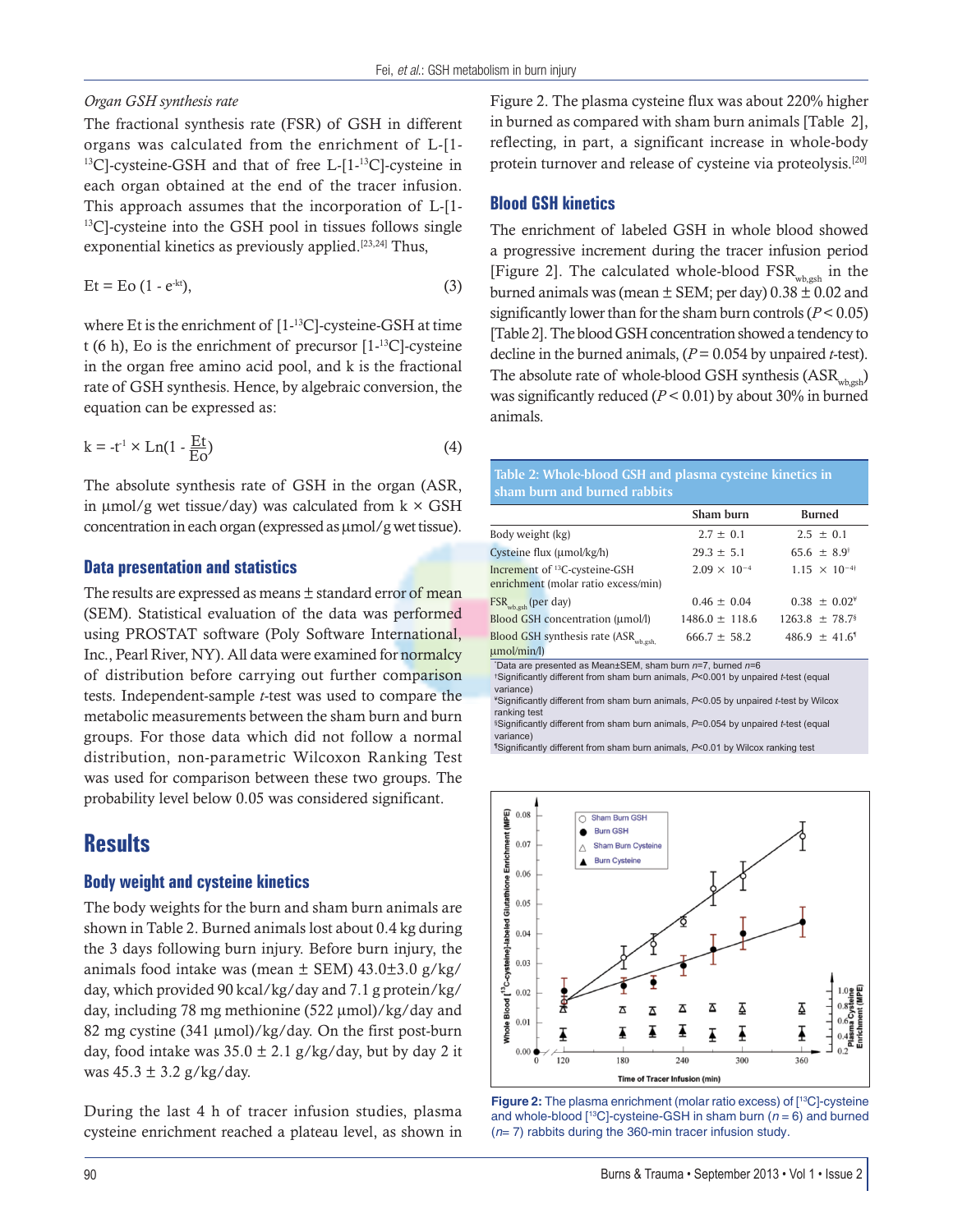#### **GSH kinetics and concentration in organs**

The enrichments of L-[1-13C]-cysteine-GSH and L-[1-13C] cysteine in the liver, lung, and kidney of the two groups of animals are shown in Figure 3. The concentrations, FSR, and ASR of GSH in the organs are summarized in Table 3. Burn injury caused significant reduction in the concentration of GSH in the liver and lungs; the concentration was unaffected in the kidneys. The FSR in the liver  $(P = 0.058)$  and lungs  $(P < 0.01)$  decreased after burn injury, but it did not change in the kidneys. As a consequence, the estimated ASR of GSH in the liver  $(P < 0.01)$  and lungs  $(P < 0.05)$  showed significant decline with burn injury. The ASR for kidney GSH remained unchanged. We failed to determine a reliable GSH concentration and enrichment in skeletal muscle from burned animals. However, determinations were possible on muscle from sham burn animals, suggesting a significant burn-induced depletion of GSH. Specifically, the GSH concentration in the left quadriceps femoris muscle of sham burn animals was  $1.00\pm 0.37$  µmol/g wet weight; FSR was  $2.00\pm 0.66$ /day and the ASR was  $2.5 \pm 1.2 \mu$ mol/day/g wet weight.

## **Discussion**

Extensive studies reported that GSH concentrations in the blood and tissues are decreased in multiple diseased conditions,[7-10] especially in burn and other critical illness.[15-18] From a dynamic point of view, the reduced GSH level could be related to a negative balance between the changes of GSH synthesis and GSH utilization. The present study can be considered as the first report on the changed dynamics of GSH metabolism instead of merely concentrations in multiple tissues/organs in response to burn injury. Based on the results of the present study, it can be decided what further mechanistic investigations are required.

Using a stable isotope tracer approach and gas chromatography/mass spectrometry technique, we have been able to determine the rate of GSH synthesis in whole blood, lungs, liver, and kidneys in sham burn and burned rabbits. Our findings reveal that the reduction of GSH content in the lungs, liver, muscle, and whole blood, 3 days after a thermal injury, is associated with a significant reduction in the absolute rate of GSH synthesis in the liver and lungs. Since dietary GSH (up to 100 mg/day) is taken up by enterocytes and protects against absorption of peroxidized lipids with minimal release into the blood,<sup>[25-27]</sup> body GSH is virtually totally synthesized *de novo* in the tissues. Therefore, it can be concluded that a reduced GSH *de novo* synthesis rate accounts for, at least in part, the GSH depletion in different organs following burn injury.

Changes in GSH status in response to severe stressed conditions are time dependent<sup>[16]</sup> and related to the nature of the stressor.<sup>[28]</sup> Ikegami<sup>[18]</sup> and Keller<sup>[29]</sup> reported decreased tissue GSH concentrations in rat liver during the first few hours of an infection and during septic shock. Hunter and Grimble<sup>[30]</sup> reported increased concentrations of GSH in the liver, 24 h after stimulation of tumor necrosis factor or endotoxin. Malmezat *et al.,*[31,32] reported increased GSH concentrations in the liver, spleen, skeletal muscle, lung, and heart, but a decrease in whole blood, 2 days after the rats received an injection of live *Escherichia coli*, associated with elevated activities of liver g-glutamylcysteine synthetase and GSH reductase. In



**Figure 3:** The enrichments (molar ratio excess) of [<sup>13</sup>C]-cysteine and [ 13C]-cysteine-GSH in different tissues in sham burn and burned rabbits after 360 min of tracer infusion.

|         | Table 3: GSH concentration, FSR, and synthesis rates in tissues after burn injury<br>GSH concentration (umol/g wet tissue) |                                                                                                                                                                        |                 | <b>GSH FSR (per day)</b>     | GSH synthesis rate (umol/g wet tissue/day) |                   |
|---------|----------------------------------------------------------------------------------------------------------------------------|------------------------------------------------------------------------------------------------------------------------------------------------------------------------|-----------------|------------------------------|--------------------------------------------|-------------------|
|         | Sham burn                                                                                                                  | <b>Burned</b>                                                                                                                                                          | Sham burn       | <b>Burned</b>                | Sham burn                                  | <b>Burned</b>     |
| Liver   | $2.00 \pm 0.17$                                                                                                            | $0.61 \pm 0.05^*$                                                                                                                                                      | $5.86 \pm 1.36$ | $3.76 \pm 0.76$ <sup>§</sup> | $10.85 \pm 1.15$                           | $2.12 \pm 0.30^4$ |
| Lungs   | $1.15 \pm 0.11$                                                                                                            | $0.79 \pm 0.08^*$                                                                                                                                                      | $1.54 \pm 0.40$ | $0.51 \pm 0.06^*$            | $1.65 \pm 0.32$                            | $0.40 \pm 0.05^*$ |
| Kidneys | $0.20 \pm 0.06$                                                                                                            | $0.25 \pm 0.04$                                                                                                                                                        | $3.58 \pm 0.23$ | $4.06 \pm 0.84$              | $0.69 \pm 0.18$                            | $0.87 \pm 0.12$   |
|         | §P=0.058, by Wilcox Ranking test                                                                                           | *Significantly different from the sham burn group, P<0.05, by Wilcox ranking test<br>*Significantly different from the sham burn group, P<0.01, by Wilcox ranking test |                 |                              |                                            |                   |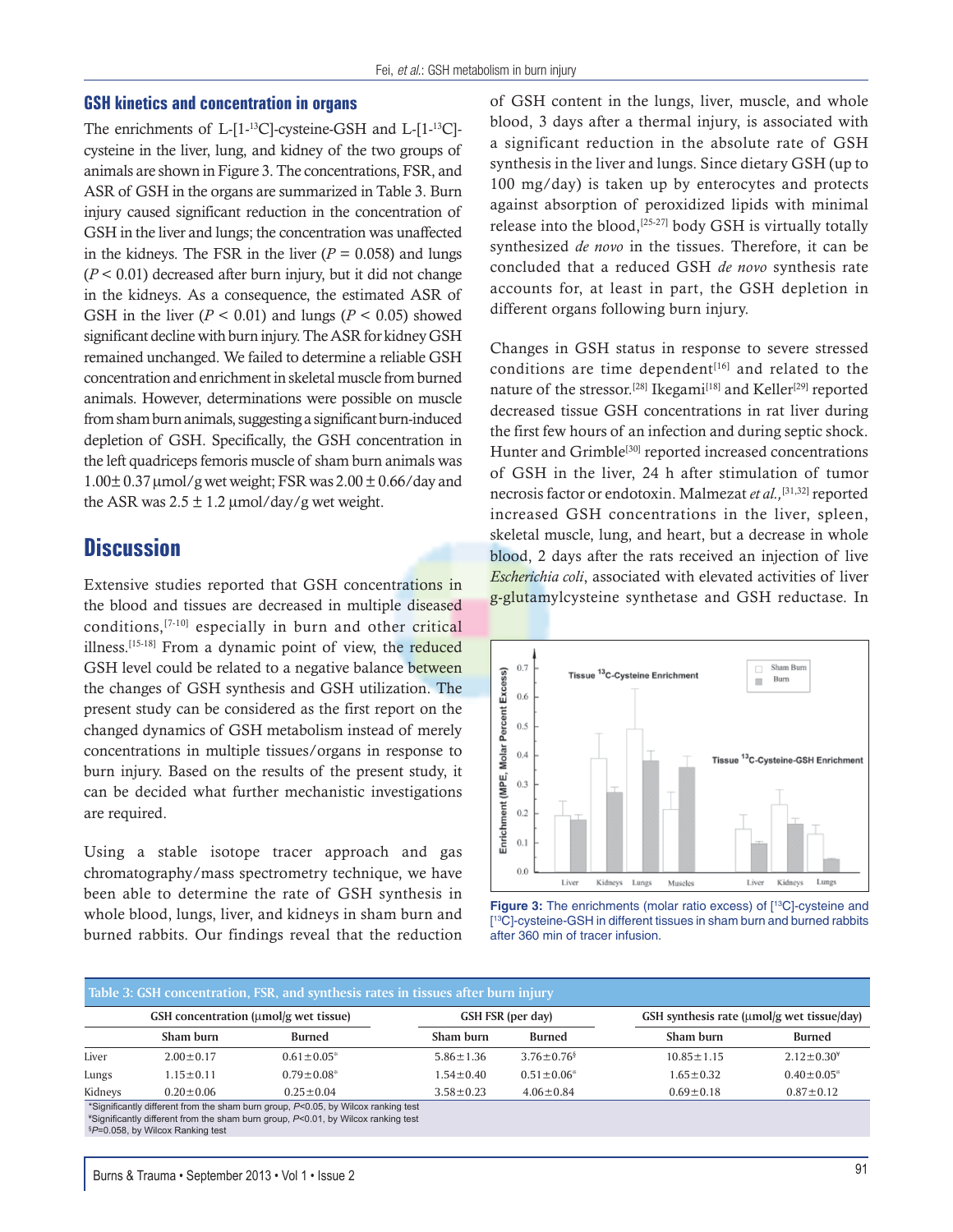humans, at 24-72 h following surgical trauma, there is a decreased concentration of GSH in the skeletal muscle and reduced GSH synthetase capacity. Reid *et al.*[33] also reported reduced concentrations of erythrocyte GSH and lowered FSR and ASR in malnourished children at the time of infection and after the infections had cleared and the edema subsided. The present findings of GSH metabolism after burn injury in an animal model are in agreement with the above reports in surgical patients. Our results further indicated that the reduced GSH concentration and synthesis rates in the liver and lungs occurred at the hypermetabolic and catabolic state of burn injury.<sup>[20]</sup>

We have previously drawn some general parallels between the current burn-rabbit model and the findings in severely burned patients.[20] Thus, the reduced rate of whole-blood GSH synthesis in burned patients $[19]$  may qualitatively reflect changes in GSH synthesis in organs such as the liver and lungs, which we are unable to probe in humans with our current tracer techniques. Since the whole-blood GSH mostly reflects GSH in red blood cells,<sup>[34]</sup> the results of the present study are in general agreement with the other reports stating that erythrocytes' GSH synthesis reflects that in organs, especially the liver.[35]

*De novo* GSH synthesis is mainly regulated by three factors: 1) the intracellular level and activities of glutamatecysteine ligase (GCL), which catalyzes the rate-limiting first step of GSH synthesis in the  $\gamma$ -glutamyl cycle;<sup>[36,37]</sup> 2) availability of cysteine and other amino acid precursors, glutamate and glycine; and 3) feedback inhibition of GSH.[28]

GCL consists of a larger catalytic subunit and a smaller modulator subunit. Genes for the subunit proteins are located on separate chromosomes. The expression of GCL is regulated by multiple factors. Under the conditions of severe burn injury and sepsis, impaired insulin function could affect liver GCL expression, as has been demonstrated in type II diabetes condition. The signals involve Phosphoinositide 3-kinase/Protein Kinase B/ p70S6 kinase (PI3K/Akt/p70S6K) pathway<sup>[38,39]</sup> the induced transforming growth factor (TGF)- $\beta$ 1 after burn injury[40] may also inhibit the transcriptional activity of GCL subunit. Furthermore, GCL subunit can be cleaved by a caspase 3-dependent mechanism under increased apoptosis, which is seen after burn injury.[41] Based on the results of the present study, further mechanistic studies will be directed toward the investigations on the molecular basis for reduced GSH synthesis in the g-glutamyl cycle pathways under the burn injury-induced severe inflammatory state.

In addition to enzyme activities, substrate availability may be a more important factor causing the reduction of GSH synthesis in prolonged bed-resting burn patients. Since the clinically used parenteral nutrition solution lacks cysteine and the altered methionine-homocysteine cycle after burn injury may compromise endogenous cysteine synthesis,<sup>[42]</sup> these factors lead to a reduction of cysteine availability, which contributes to reduced GSH synthesis in burn patients. Conversely, an increased cysteine supply has been shown to improve GSH status in other disease conditions.[7] Extensive literature also suggested that glutamine deficiency is related to reduced GSH synthesis in ICU patients,<sup>[43]</sup> although the most recent clinical trials questioned the beneficial effect of glutamine supplementation at 30 g/day in these patients.<sup>[44]</sup>

The present study revealed that the plasma cysteine flux or turnover rate increased by about 36  $\mu$ mol/kg/h, 3 days after burn injury. This change appears to be more dramatic than the increase in plasma cysteine flux reported by Malmezat *et al.*[32] In rats, 2 days after an *E. coli* challenge. The increased metabolic flux of cysteine is contributed by the following factors: 1) increased proteolysis in the hypermetabolic state of burn injury, which accounts for 61% of the measured increment of  $36 \mu \text{mol/kg/h}$  [Table 2] and 2) increased GSH catabolism, which is supported by the finding that in human subjects, the breakdown of GSH (by the ectoenzyme g-glutamyl transpeptidase) makes a quantitatively important contribution to the plasma metabolic flux of cysteine.<sup>[45]</sup> Malmezat *et al.*<sup>[32]</sup> have also suggested that the increased cysteine turnover in infected rats is due, in part, to increased GSH turnover.

In summary, the present study has revealed a significantly reduced rate of GSH synthesis in whole blood, liver, and lungs following burn injury, which accounts for the reduced GSH levels in these tissues, rendering the tissues vulnerable to oxidative damage and impaired mitochondrial function.[46] The reduced GSH synthesis is largely related to substrate availability. GSH concentration and synthesis in the kidney appears to be unaffected, which is related to the fact that kidneys receive GSH by inward transport from circulation.[47] The present study directs further investigations on the mechanism of this reduced GSH availability in organs/tissues, with emphasis on 1) the molecular mechanism of the enzymatic changes in  $\gamma$ -glutamyl cycle, the machinery of GSH synthesis; 2) the mechanism of oxidative damage under the reduced GSH content in tissues; and 3) the interventions that sustain or stimulate GSH synthesis, using organ-directed, nutritional, and/or pharmacological approaches, with the ultimate goal of ameliorating mortality and morbidity of severely burned patients.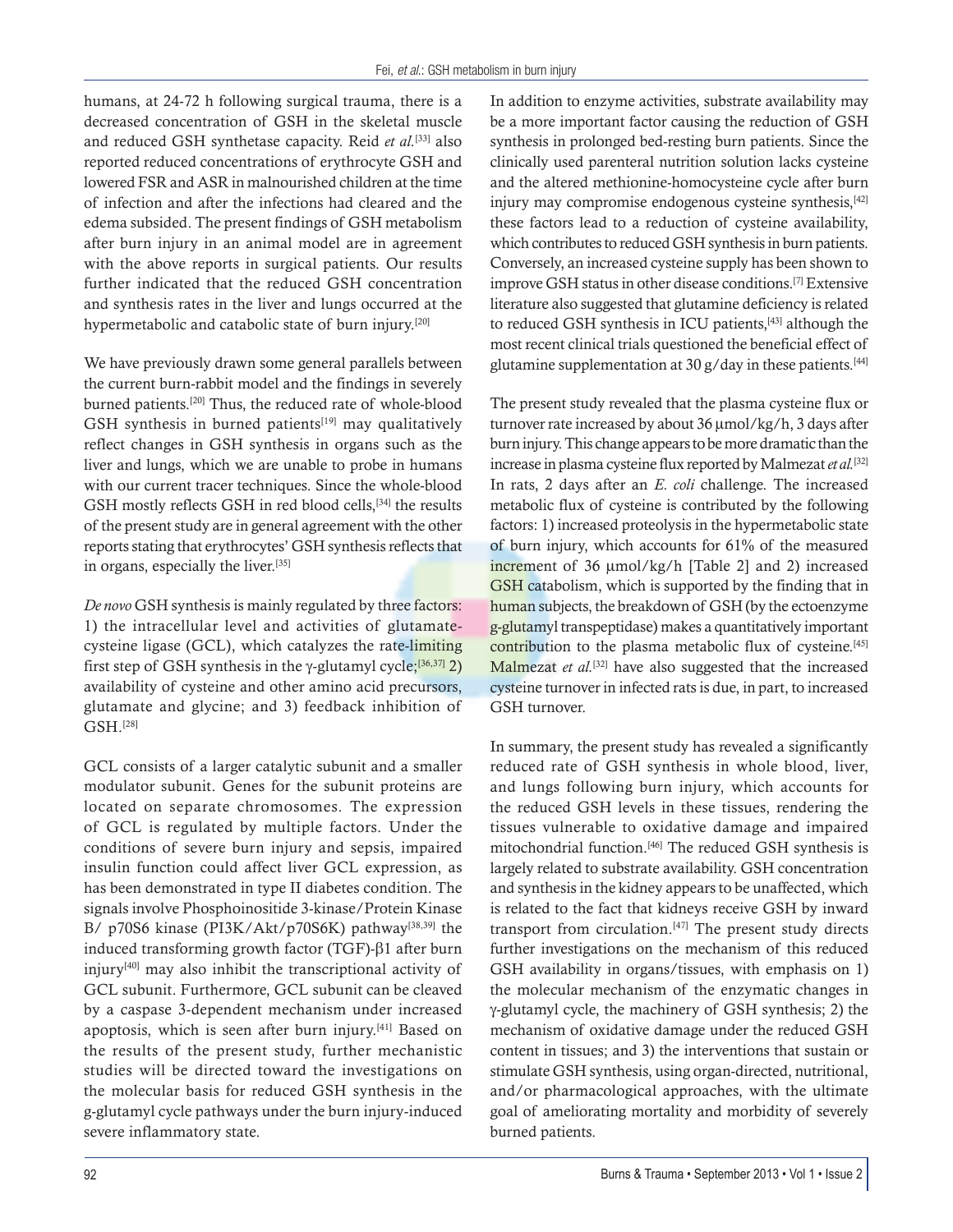#### Abbreviations:

| 1100101       |                           |
|---------------|---------------------------|
| ASR           | Absolute synthesis rate   |
| <b>DTT</b>    | Dithiothreitol            |
| <b>FSR</b>    | Fractional synthesis rate |
| <b>GSH</b>    | Glutathione               |
| $Q_{\rm cys}$ | Plasma cysteine flux      |
| <b>SIM</b>    | Selective ion monitoring  |
| WB            | Whole blood               |

## **References**

- 1. Meister A, Anderson ME. Glutathione. Ann Rev Biochem 1983;52:711-60.
- 2. Stamler JS. S-nitrosothiols and the bioregulatory actions of nitrogen oxides through reactions with thiol groups. Curr Top Microbiol Immunol 1995;196:19-36.
- 3. Forman HJ, Zhang H, Rinna A. Glutathione: Overview of its protective roles, measurement, and biosynthesis. Mol Aspects Med 2009;30:1-12.
- 4. Dalle-Donne I, Rossi R, Colombo G, Giustarini D, Milzani A. Protein S-glutathionylation: A regulatory device from bacteria to humans. Trends Biochem Sci 2009;34:85-96.
- 5. Macdonald J, Galley HF, Webster Nr. Oxidative stress and gene expression in sepsis. Br J Anaesth 2003;90:221-32.
- 6. Rodas PC, Rooyackers O, Hebert C, Norberg Å, Wernerman J. Glutamine and glutathione at ICU admission in relation to outcome. Clin Sci (Lond) 2012;122:591-7.
- 7. Borges-Santos MD, Moreto F, Pereira PC, Yu YM, Burini RC. Plasma glutathione of HIV<sup>+</sup> patients responded positively and differently to dietary supplementation with cysteine or glutamine. Nutrition 2012;28:753-6.
- 8. Staal FT, Ela SW, Roederer M, Anderson MT, Herzenberg LA, Herzenberg LA. Glutathione deficiency and human immunodeficiency virus infection. Lancet 1992;339:909-12.
- 9. Sido B, Hack V, Hochlehnert A, Lipps H, Herfarth C, Droge W. Impairment of intestinal glutathione synthesis in patients with inflammatory bowel disease. Gut 1998;42:485-92.
- 10. Ozden M, Maral H, Akaydin D, Cetinalp P, Kalender B. Erythrocyte glutathione peroxidase activity, plasma malondialdehyde and erythrocyte glutathione levels in hemodialysis and CAPD patients. Clin Biochem 2002; 35:269-73.
- 11. Hassan MQ, Hadi RA, Al-Rawi ZS, Padron VA, Stohs SJ. The glutathione defense system in the pathogenesis of rheumatoid arthritis. J Appl Toxicol 2001;21:69-73.
- 12. Kumaraguruparan R, Subapriya R, Kabalimoorthy J, Nagini S. Antioxidant profile in the circulation of patients with fibroadenoma and adenocarcinoma of the breast. Clin Biochem 2002;35:275-9.
- 13. Sampathkumar R, Balasubramanyam M, Tara C, Rema M, Mohan V. Association of hypoglutathionemia with reduced Na+/K+ ATPase activity in type 2 diabetes and icroangiopathy. Mol Cell Biochem 2006;82:169-76.
- 14. Ballatori N, Krance SM, Notenboom S, Shi S, Tieu K, Hammond CL. Glutathione dysregulation and the etiology and progression of human diseases. Biol Chem 2009; 390:191-214.
- 15. Martensson J, Goodwin CW, Blake R. Mitochondrial glutathione in hypermetabolic rats following burn injury and thyroid hormone administration: Evidence of a selective effect on brain glutathione by burn injury. Metabolism 1992; 41:273-7.
- 16. Fläring UB, Rooyackers OE, Hebert C, Bratel T, Hammarqvist F, Wernerman J. Temporal changes in whole-blood and plasma glutathione in ICU patients with multiple organ failure. Intensive Care Med 2005;31:1072-8.
- 17. Keller GA, Barke R, Harty JT, Humphrey E, Simmons RL. Decreased hepatic glutathione levels in septic shock. Predisposition of hepatocytes to oxidative stress: An experimental approach. Arch Surg 1985;120:941-5.
- 18. Ikegami K, Lalonde C, Young YK, Picard L. Demling R. Comparison of plasma reduced glutathione and oxidized glutathione with lung and liver tissue oxidant and antioxidant activity during acute inflammation. Shock 1994;1:307-12.
- 19. Yu YM, Ryan CM, Fei ZW, Lu XM, Castillo L, Schultz JT, *et al*. Whole blood and organ glutathione synthesis rates in response to burn injury. Am J Physiol 2002;282:E247-58.
- 20. Hu RH, Yu YM, Costa D, Young VR, Ryan CM, Burke JF, *et al*. A rabbit model for metabolic studies after burn injury. J Surg Res 1998;75:153-60.
- 21. Lyons J, Rauh-Pfeiffer A, Yu YM, Lu XM, Zurakowski D, Tompkins RG, *et al*. Blood glutathione synthesis rates in healthy adults receiving a sulfur amino acid-free diet. Proc Natl Acad Sci (U S A) 2000;97:5071-6.
- 22. Lu XM, Fischman AJ, Kenneway M, Tompkins RG, Young VR. Synthesis of [1,2-13C2] and [2,2-2H2]gly glutathione. J Labelled Comp Radiopharm 1997;39:205-13.
- 23. Jahoor F, Wykes LJ, Reeds P, Henry JF, del Rosario MP, Frazer ME. Protein-deficient pigs cannot maintain reduced glutathione homeostasis when subjected to the stress of inflammation. J Nutr 1995;125:1462-72.
- 24. Reeds PJ, Burrin DG, Stoll B, Jahoor F, Wykes L, Henry J, *et al.* Enteral glutamate is the preferential source for mucosal glutathione synthesis in fed piglets. Am J Physiol 1997; 273:E408-15.
- 25. Hagen TM, Wierzbicka GT, Bowman BB, Aw TY, Jones DP. Fate of dietary glutathione: Disposition in the gastrointestinal tract. Am J Physiol 1990;259:G530-5.
- 26. Kowalski DP, Feeley RM, Jones DP. Use of exogenous glutathione for metabolism of peroxidized methyl linoleate in rat small intestine. J Nutr 1990;120:1115-21.
- 27. Wingler K, Muller C, Schmehl K, Florian S, Brigelius-Flohé R. Gastrointestinal glutathione peroxidase prevents transport of lipid hydroperoxides in CaCo-2 cells. Gastroenterology 2000;119:420-30.
- 28. Lu SC. Glutathione synthesis. Biochem Biophys Acta 2013; 1830:3143-53.
- 29. Keller GA, Barke R, Harty JT, Simmons HE. Decreased hepatic glutathione levels in septic shock. Predisposition of hepatocytes to oxidative stress: An experimental approach. Arch Surg 1985;120:941-5.
- 30. Hunter EA, Grimble RF. Dietary sulphur amino acid adequacy influences glutathione synthesis and glutathione-dependent enzymes during the inflammatory response to endotoxin and tumor necrosis factor- $\alpha$  in rats. Clin Sci 1997;92:297-305.
- 31. Malmezat T, Breuille D, Pouyet C, Miran P, Obled C. Metabolism of cysteine is modified during the acute phase of sepsis in rats. J Nutr 1998;128:97-105.
- 32. Malmezat T, Breuille D, Capitan P, Mirand PP, Obled C. Glutathione turnover is increased during the acute phase of sepsis in rats. J Nutr 2000;130:1239-46.
- 33. Reid M, Badaloo A, Forrester T, Morlese JF, Frazer M, Heird WC, *et al*. In vivo rates of erythrocyte glutathione synthesis in children with severe protein-energy malnutrition. Am J Physiol 2000;278:E405-12.